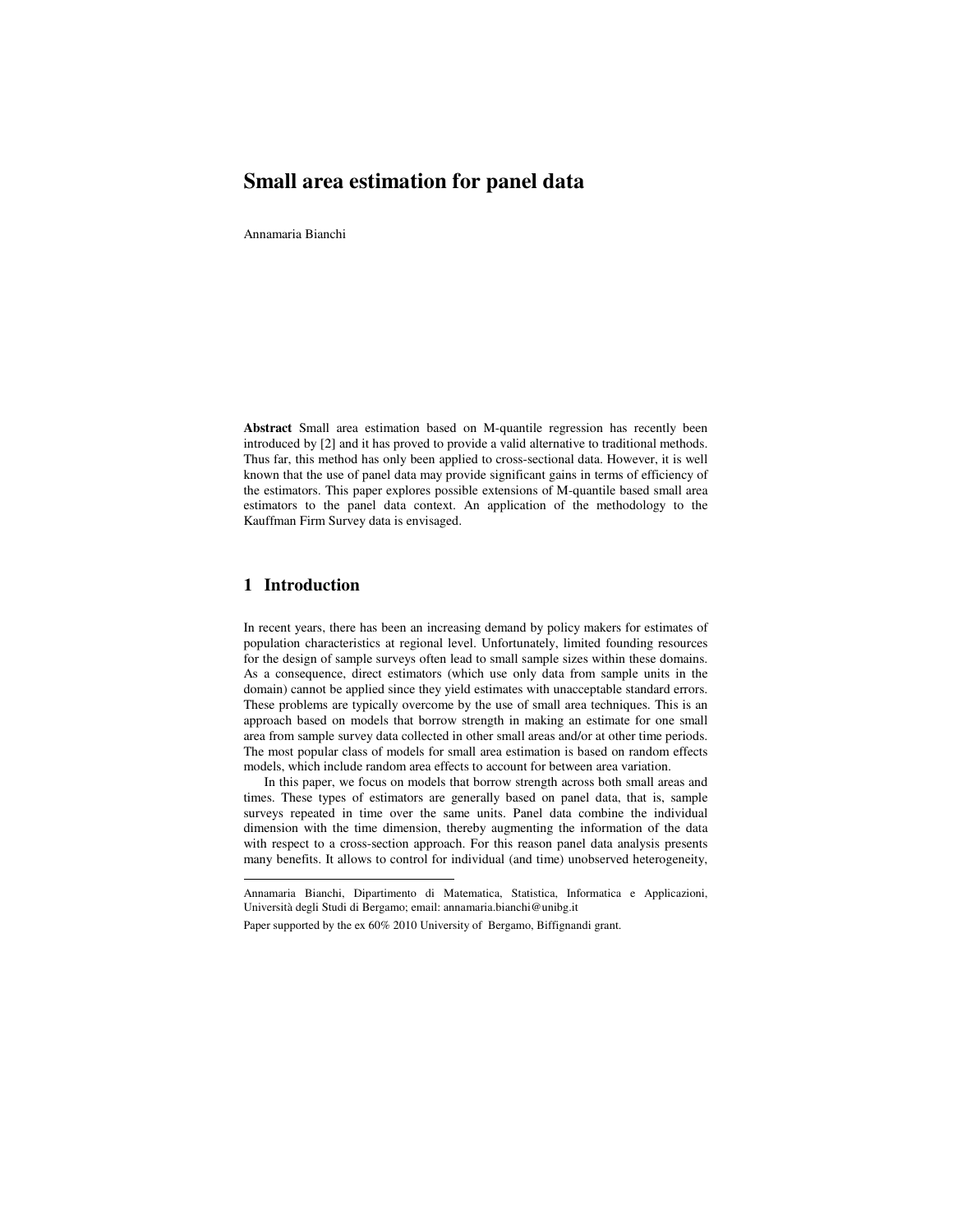and hence allow to isolate the longitudinal variability of the investigated phenomena from the variability due to the different characteristics of the responding units. Moreover, panel data are more informative since there is more variability and the estimates are therefore more efficient.

In the small area context, it is well known that for such repeated surveys considerable gains in efficiency can be achieved by borrowing strength across both small areas and times. Thus far, the use of longitudinal data for purposes of small area estimation is concentrated mostly on the area level models [3]. The possible reason for this is that in many countries, and especially in the United States, the infrastructure of the official statistics does not support longitudinal data sets at individual level. On the other hand, research on small area estimation from unit level panel data is clearly needed, because aggregating individual level data to adapt for area level models may cause unnecessary loss of information. At the unit level, an appropriate model for panel data must take the covariance of the repeated observations from the same unit into account. One simple model that can be adapted to this purpose is the two-fold nested error regression model proposed by [7]. The small area means then are estimated by the Empirical Best Linear Unbiased Predictor (EPLUP). Refer to [4] for more details.

Recently, an alternative unit-level approach to small area estimation based on Mquantile regression has been proposed by [2]. The advantages of M-quantile based small area estimators with respect to traditional random effects models are that they do not depend on strong distributional assumptions and that they are outlier robust. The initial estimator proposed in [2] has subsequently been extended in various ways [6,8]. However, to the best of out knowledge, up to now this technique has only been applied to cross-sectional data. The gains in efficiency that can be obtained using panel data have not been explored yet. The aim of this research is a theoretical development of Mquantile small area estimators to the panel data context. We also investigate the possibility of applying the methodology to the Kauffman Firm Survey data.

## **2 M-quantile small area estimation for cross-sectional data**

Suppose that a population  $U$  of size  $N$  is divided into non-overlapping domains of size  $N_j$ ,  $j = 1, ..., d$ . Assume that a sample *s* is available and denote  $n_j$  the sample size in area *j* and  $s_j$  ( $r_j$ ) the sampled (non-sampled) population units in the area. Let  $y_{ij}$  denote the value of the variable of interest for unit *i* belonging to the small area *j*  $(j = 1, ..., d, i = 1, ..., n<sub>j</sub>)$ . Assume that the values of *y* are available for each unit of the sample and that a vector of auxiliary variables  $x_{ij}$  is available for each unit of the population. We are interested in predicting small area means for the target variable for each small area:  $m_j = N_j^{-1} \sum_{i \in s_j \cup r_j} y_{ij}$  (  $j = 1, ..., d$  ).

A recently introduced approach to small area estimation is based on M-quantile regression. M-quantile regression [1] provides a 'quantile-like' generalization of regression based on influence functions. For fixed  $q \ (0 \leq q \leq 1)$ , the linear Mquantile model of order *q* (denoted hereafter  $Q_a(x; \psi)$ ) of the conditional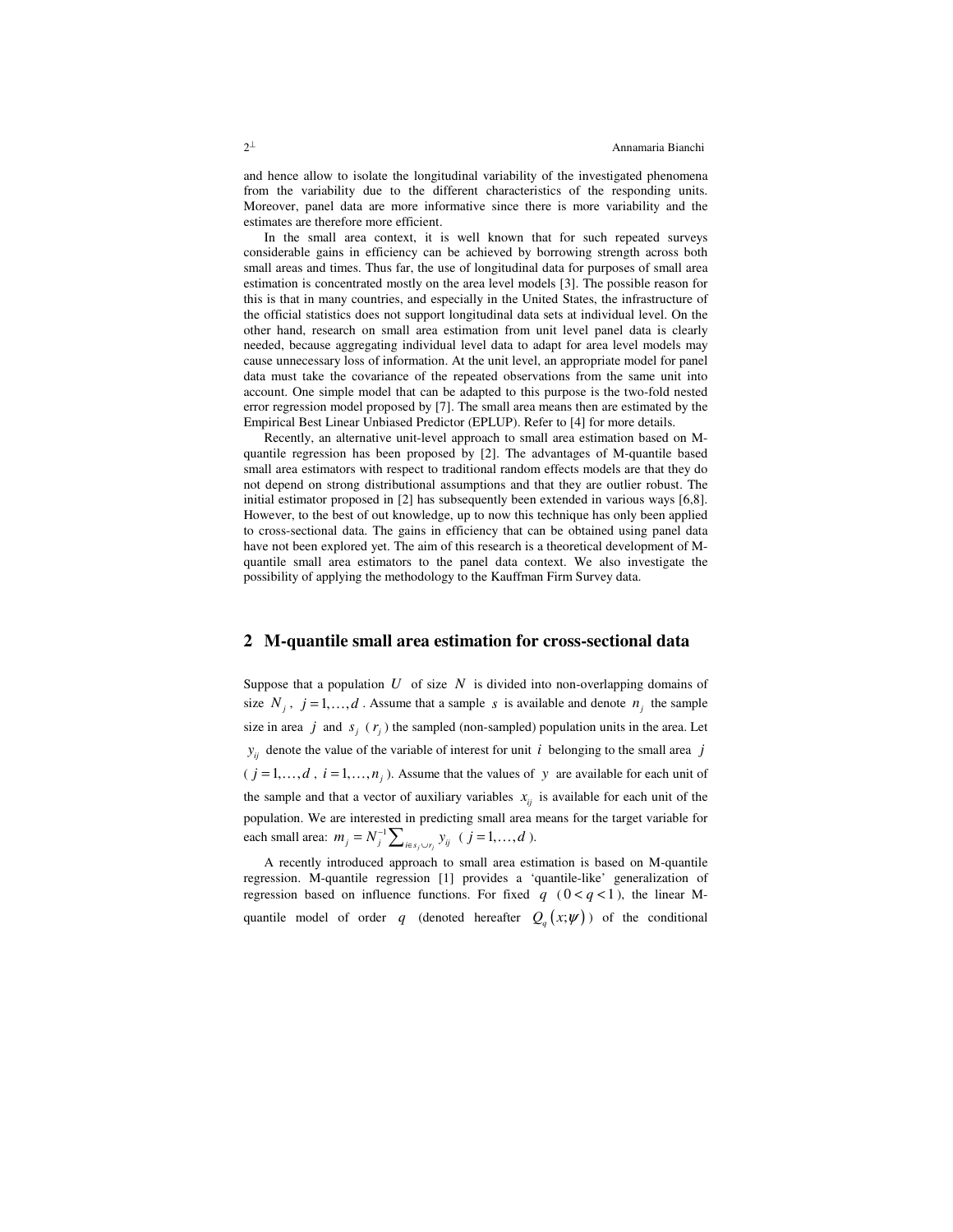Small Area Estimation for panel data  $3^{\perp}$ 

distribution of *y* given *x* is given by  $Q_q(x; \psi) = x^T \beta_\psi(q)$ , where  $\psi$  refers to an appropriately chosen influence function (such as Huber Proposal 2). An estimate  $\hat{\beta}_{\psi}(q)$  of  $\beta_{\psi}(q)$  is obtained by solving the following equations (in  $\beta$ )

$$
\sum_{j=1}^{d} \sum_{i=1}^{n_j} \psi_q \left( y_{ij} - x_{ij}^T \beta \right) = 0,
$$

where  $\psi_q(r) = \psi(s^{-1}r) \left\{ qI(r>0) + (1-q)I(r \le 0) \right\}$  and *s* is a robust estimate of scale such as the mean absolute deviation.

The idea underlying M-quantile based small area estimation is the following. The conditional variability across the population can be characterized by the so-called Mquantile coefficients of the population units. For unit  $i$  in small area  $j$  with values  $(x_{ij}, y_{ij})$ , this coefficient is defined as the value  $q_{ij}$  such that  $Q_{q_{ij}}(x_{ij}; \psi) = y_{ij}$  -that is,  $q_{ii}$  is the order of the M-quantile passing through the point  $(x_{ii}, y_{ii})$ . If a hierarchical structure does explain part of the variability in the population, then it is expected that units belonging to the same area have similar coefficients. It is therefore natural to characterize each small area *j* by means of an indicator  $\theta_j$  defined here as the mean of the population M-quantile coefficients belonging to that area 1  $\theta_j = N_j^{-1} \sum_{i \in s_j \cup r_j} q_{ij}$ . This coefficient identifies an M-quantile regression plane  $Q_{\theta_j}(x; \psi)$  characteristic of that area, which allows the prediction of unobserved data in the area. Such predicted values are then used to construct estimates of  $m_j$ . When  $\beta_{\psi}(q)$  is a sufficiently smooth function of q, the following bias-adjusted estimator has been proposed [8]:  $T \hat{\beta}$   $(\hat{\beta})$ ,  $T_j$   $T_j$   $T_j$ ,  $T_i$  $N_{i} - n$ −  $\begin{bmatrix} \n\sum_{i} a_i (a_i) & N_i - n_i \n\end{bmatrix}$ 

$$
\hat{m}_j = N_j^{-1} \left[ \sum_{i \in s_j} y_{ij} + \sum_{i \in r_j} x_{ij}^T \hat{\beta}_{\psi} \left( \hat{\theta}_j \right) + \frac{N_j - n_j}{n_j} \sum_{i \in s_j} \left\{ y_{ij} - x_{ij}^T \hat{\beta}_{\psi} \left( \hat{\theta}_j \right) \right\} \right].
$$

Refer to [8,6] for other possible estimators, together with the corresponding MSE estimators.

### **3 M-quantile small area estimation for panel data**

Let now  $y_{ijt}$  denote the value of the variable of interest for unit *i* belonging to the small area *j* at time *t* ( $j = 1, \ldots, d$ ,  $t = 1, \ldots, T$ ,  $i = 1, \ldots, n_{it}$ ). Denote  $x_{it}$  the corresponding covariates known at the population level. We are now interested in predicting small area means for the target variable at the final time *T* : 1  $m_{jT} = N_j^{-1} \sum_{i \in s_i \cup r_i} y_{ijT}$  (  $j = 1, ..., d$  ).

In order to extend the M-quantile based small area technique to panel data, the first step is to extend M-quantile regression to panel data. For a given  $q$ , the simplest M-